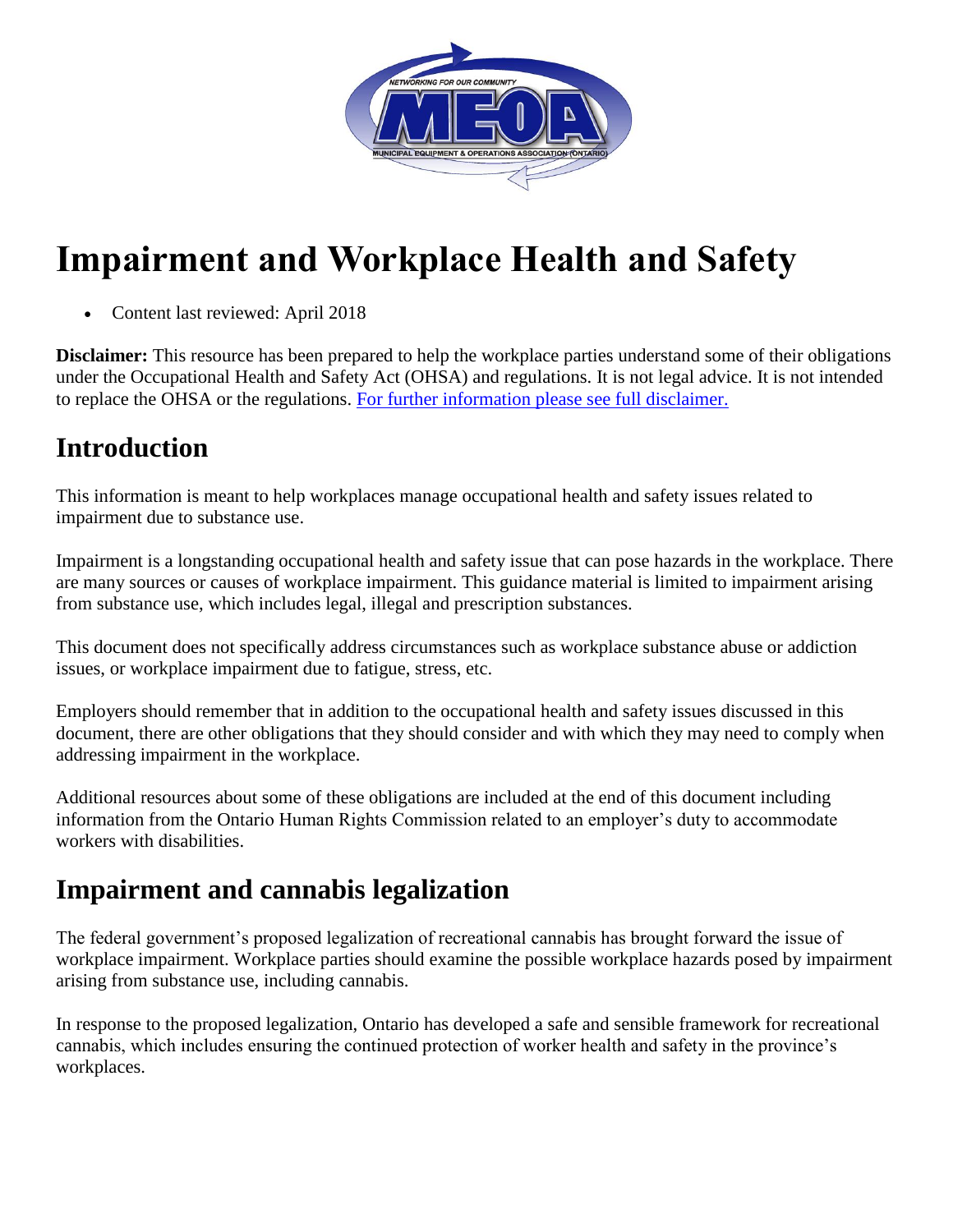Ontario passed legislation in December 2017 to safely regulate the use and distribution of recreational cannabis. Please visit the page on [cannabis legalization in Ontario](https://www.ontario.ca/page/cannabis-legalization) for further information.

Ontario's legislation would affect workplace safety in several areas, including the following examples:

### **Consumption of recreational cannabis**

Should the federal bill become law, the consumption of recreational cannabis would be permitted in private residences only. Consumption would not be allowed in workplaces, public places or motor vehicles.

Please note: Some refinements and exemptions have been proposed for recreational and medical cannabis users in regulations pertaining to places of use under the [Cannabis Act, 2017](https://www.ontario.ca/laws/statute/17c26) and under the [Smoke Free Ontario Act,](https://www.ontario.ca/laws/statute/17s26)  [2017.](https://www.ontario.ca/laws/statute/17s26)

### **Zero tolerance for commercial drivers**

Commercial drivers would face zero tolerance sanctions for the presence of drugs, as detected by an approved drug-screening device prescribed by the Criminal Code of Canada. Proposed regulations would define a commercial vehicle driver for the purposes of applying zero tolerance sanctions as a person operating the following classes of motor vehicles from having any alcohol or drugs in their body:

- $\bullet$  a vehicle that requires the driver to hold a Class A, B, C, D, E or F driver's licence
- a road-building machine as defined in Regulation 398/16. E.g. bulldozers, graders, low-speed street sweepers, etc.
- a vehicle that requires a Commercial Vehicle Operator's Registration (CVOR) (e.g. trucks with a registered or actual weight greater than 4,500 kg or buses with a designed seating capacity of more than 10 passengers.)

Please note: Commercial drivers will also face zero tolerance sanctions for the presence of alcohol in the blood, as detected by an approved screening device.

You can contact the [Ministry of Transportation](http://www.mto.gov.on.ca/english/) for additional information related to commercial drivers. There are other penalties related to impairment for all drivers under the [Highway Traffic Act](https://www.ontario.ca/laws/statute/90h08) and the regulations.

# **Occupational health and safety at Ontario workplaces**

The [Occupational Health and Safety Act](https://www.ontario.ca/laws/statute/90o01) (OHSA) sets out the rights and duties of workplace parties, describes ways of dealing with workplace hazards and provides for enforcement by the Ministry of Labour where compliance is not achieved voluntarily.

Workers performing work when they are unable or unfit to do so safely may introduce a hazard to the workplace, to themselves or to others, and workplace parties are required to address such hazards under the OHSA.

Hazards may arise from a worker's impairment due to the use of various substances (e.g., alcohol, prescription and non-prescription medication, medical cannabis and other substances, such as fentanyl and other opioids and recreational cannabis).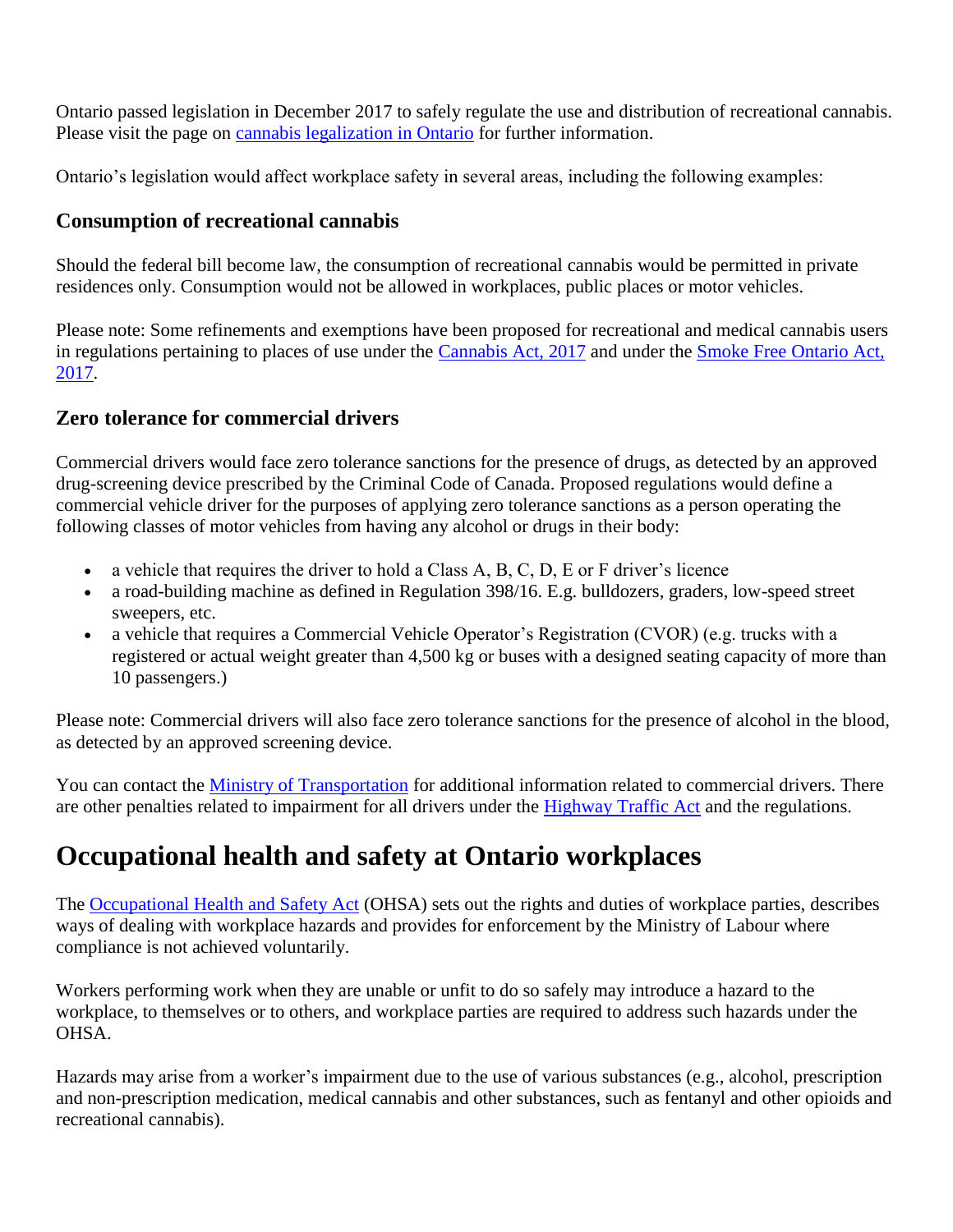Under the OHSA, all workplace parties including constructors, employers, supervisors and workers, have a role in protecting workplace health and safety. What follows are some examples of constructor, employer, supervisor and worker duties under the OHSA that may apply to impairment in the workplace.

The general duties for the employer are set out in [s. 25](https://www.ontario.ca/laws/statute/90o01#BK47) and s. [26,](https://www.ontario.ca/laws/statute/90o01#BK49) the duties of the constructor are set out in s. [23,](https://www.ontario.ca/laws/statute/90o01#BK45) the supervisor duties are set out in s. [27,](https://www.ontario.ca/laws/statute/90o01#BK50) and the worker duties are set out in s. [28](https://www.ontario.ca/laws/statute/90o01#BK51) of the OHSA.

Please note: There are additional rights, duties, and requirements under the OHSA and the regulations not mentioned in this document that workplace parties must address.

#### **General duties of employers, constructors and supervisors**

The OHSA imposes general duties on employers, constructors, and supervisors to protect workers. These duties may be applied to workplace impairment arising from substance use.

An employer is required to take every precaution reasonable in the circumstances for the protection of a worker. An employer should assess the circumstances of the workplace, identify the hazards that may be present and take every precaution reasonable in the circumstances to ensure that workers are protected. This duty may include ensuring workers are not impaired while performing their work, and ensuring workers are not introducing hazards to the workplace as a result of impairment arising from substance use.

To determine what precautions may be reasonable, an employer may consider conducting a risk assessment of the workplace to identify risks that may need to be addressed; then consider developing, maintaining and implementing written measures to control the risks; and, where practicable, eliminating the hazards identified in the assessment where they are likely to endanger a worker.

A general duty is also imposed on constructors and supervisors. Constructors must ensure that the health and safety of workers on the project is protected and supervisors must take every precaution reasonable in the circumstances for the protection of a worker.

In certain circumstances, these general duties may apply to issues of impairment at the workplace. For example, if an employer or supervisor becomes aware that a worker who operates heavy machinery alone or in proximity to other workers appears to be impaired, the employer or supervisor must take every precaution reasonable in the circumstances to ensure that the worker and all other workers are protected. In this scenario, the constructor must ensure that the health and safety of workers on the project is protected, and ensure that every employer, supervisor and worker on the project is complying with the OHSA and any regulations that apply.

These general duties require the constructor, employer and/or supervisor to take action where a hazard that could endanger a worker is present. The action taken will depend on the type of workplace and hazards present, which may include the actions of a worker who may be impaired.

### **Employer duties to maintain policy and program**

Employers are required to prepare and review at least once a year a written occupational health and safety policy, and to develop and maintain a program to carry out that policy. As part of the policy, it may be reasonable for an employer to include a section that addresses workplace impairment arising from substance